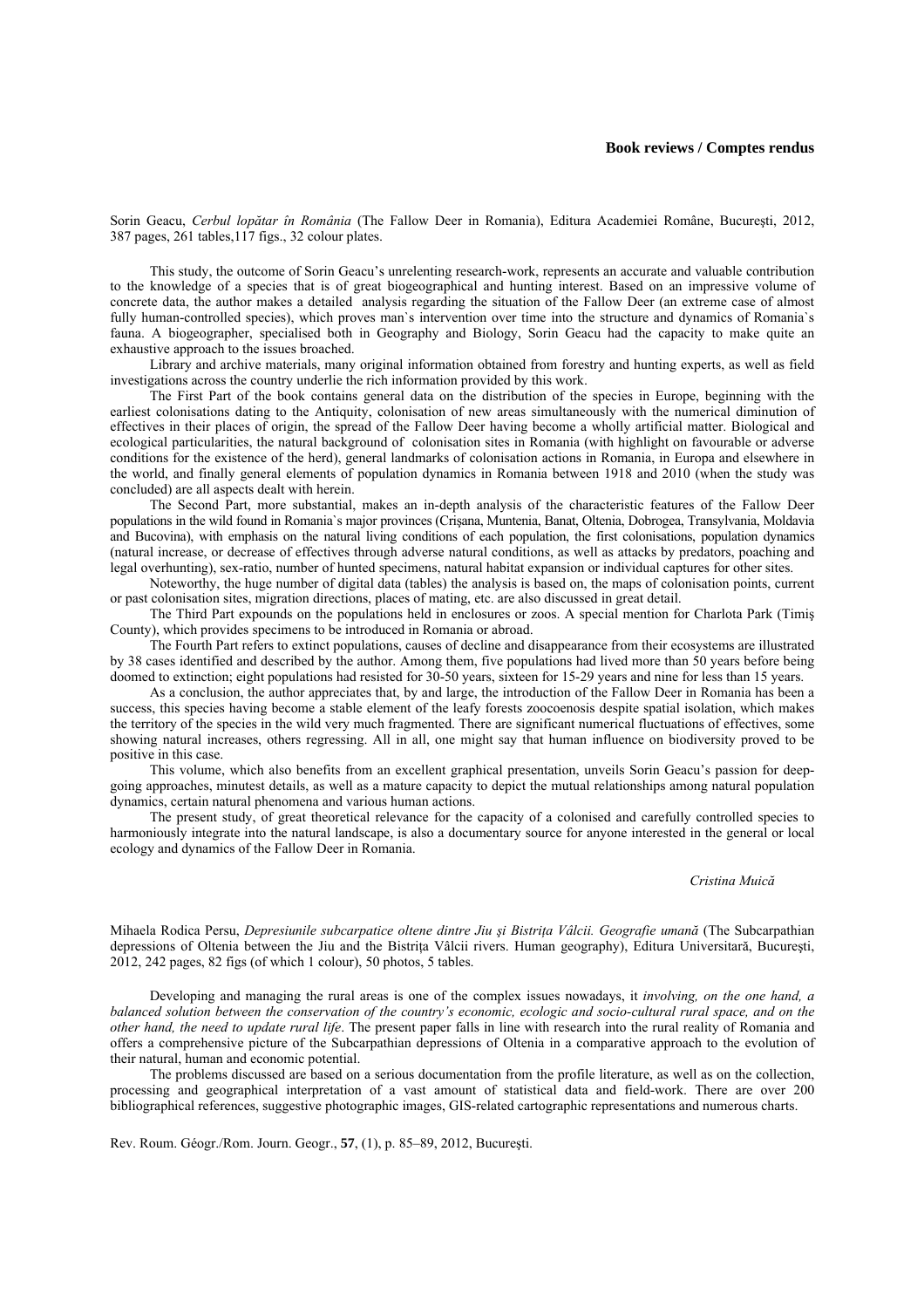The ten chapters of this volume contain detailed analyses of the evolution, structural-functional and typological aspects of the study-area; the introductory chapter acquaints the reader with the rationale of the author's choice of the subject-matter and the arguments sustaining it.

*Chapter one* has a theoretical methodological section, a chronology of the profile works studied, and an outline of this Subcarpathian area's geographical personality.

*Chapter two* presents the geographical position of the Subcarpathian depressions of Oltenia within Romania and the Getic Subcarpathians, delimiting and structuring sub-units in terms of communication routes and administrative make-up.

*Chapter Three*, suggestively titled *Favourable and restrictive natural factors in the enlargement of the human habitat*, makes an analytical overview of the main environmental components directly connected with the humanisation of the Subcarpathian region studied.

*Chapter Four*, structured alike to monographic works, deals with the history of people's settlement in the area, the formation and evolution of the settlement network intimately correlated with natural conditions.

*Chapters Five and Six* are the most extended ones numerically and important in content, diagnosing human potential (numerical evolution of the population, demographic movements, human pressure on the territory, demographic structures and behaviour, migration), analysing the main features of the settlement network – dissemination and altitudinal distribution of settlements; demographic, morphostructural and functional typology; territorial distribution of towns and their demographic size, functional zonality, urban development level and the rural-urban ratio. The author takes a comparative view of the evolution of population and habitat with highlight on the post-communist period. The recent evolution of the settlement network is shown to be increasingly influenced by economic and socio-political factors, local interests focusing on making best use of natural and human resources, an aspect that will obviously count in the region's new territorial organisation.

*Chapter Seven* is devoted to economic activities, particularly agriculture, industry and tourism, and their role in the organisation of the territory; also, a typology of settlements is being presented based on the interpretation of statistical indicators obtained by processing statistical data.

*Chapter Eight* expounds on the socio-cultural infrastructure with focus on education and health care, the area's cultural geography, basically customs, traditions and crafts.

*Chapter Nine and Ten* represent a synthesis of the previous topics of this work, together with a SWOT analysis of opportunities and hazards, favourable and restrictive elements in setting the strategies of territorial regionalisation and development of the local communities with a view to their hierarchisation.

The geographical specific of this study has imposed using various-scale mapping techniques in order to outline the characteristic phenomena discussed herein, offering a visual picture of details and general elements.

Persu's own conclusions underline the need for the region's future development by relaunching traditional economic activities, mainly shepherding and ecological agro-tourism which may turn out to be a representative economic occupation in this area.

*The Subcarpathian depressions of Oltenia between the Jiu and the Bistriţa Vâlcii rivers. Human geography* constitutes a complex and valuable work with a wealth of data and scientific information that add new, practical attributes to the regional sustainable development strategy, to geographical knowledge and interpretation generally.

## *Daniela Nancu*

Nicoleta Damian, *Mediul geografic şi factorii de risc social din Delta Dunării* (The Danube Delta – Geographical Environment and Social Risk Factors), Editura Universitară, Bucureşti, 2013, 264 pages, 116 figs., 30 tables.

The deep-going mutations registered after 1989 have opened up new vistas for research into the man-environment relations and the human impact on the components of the natural environment, in particular.

The present study falls in line with this general framework and makes a comprehensive and detailed analysis of the delta system and the complex phenomena facing it after the fall of ideological barriers and the generalisation of globalising connections. In the seven chapters of this volume the author discusses the case of the Danube Delta in Romania.

Noteworthy is the effort made by the author to gather, select, and synthetise information on an area marked by profound 20<sup>th</sup>-century mutations. Although the study-area is not a very large one, yet the work adds real and recent theoretical-methodological knowledge to the profile geographical literature in a modern and all-inclusive presentation.

Since this analysis is not simply geographical, but tackles also sociological and economic aspects, the study obviously acquires a multidisciplinary character, a remarkable endeavour in the Romanian geographical literature devoted to the complex interactions within fragile natural ecosystems, with highlight on the structure and particularities of the deltaic ecosystem and its spatial and temporal links with the limitrophe spaces. In this work one also finds a coherent data- base on the origin, particular aspects and consequences of spatial disparities in the Danube Delta, as well as the role of endogenous and exogenous factors underlying them. The reader will also become acquainted with modern concepts on spatial development in the light of the complex functional relationships established among the various components of the geographical environment, the historical and quantitative geo-demographic and geo-economic impact on the Danube Delta natural components and its neighbouring areas.